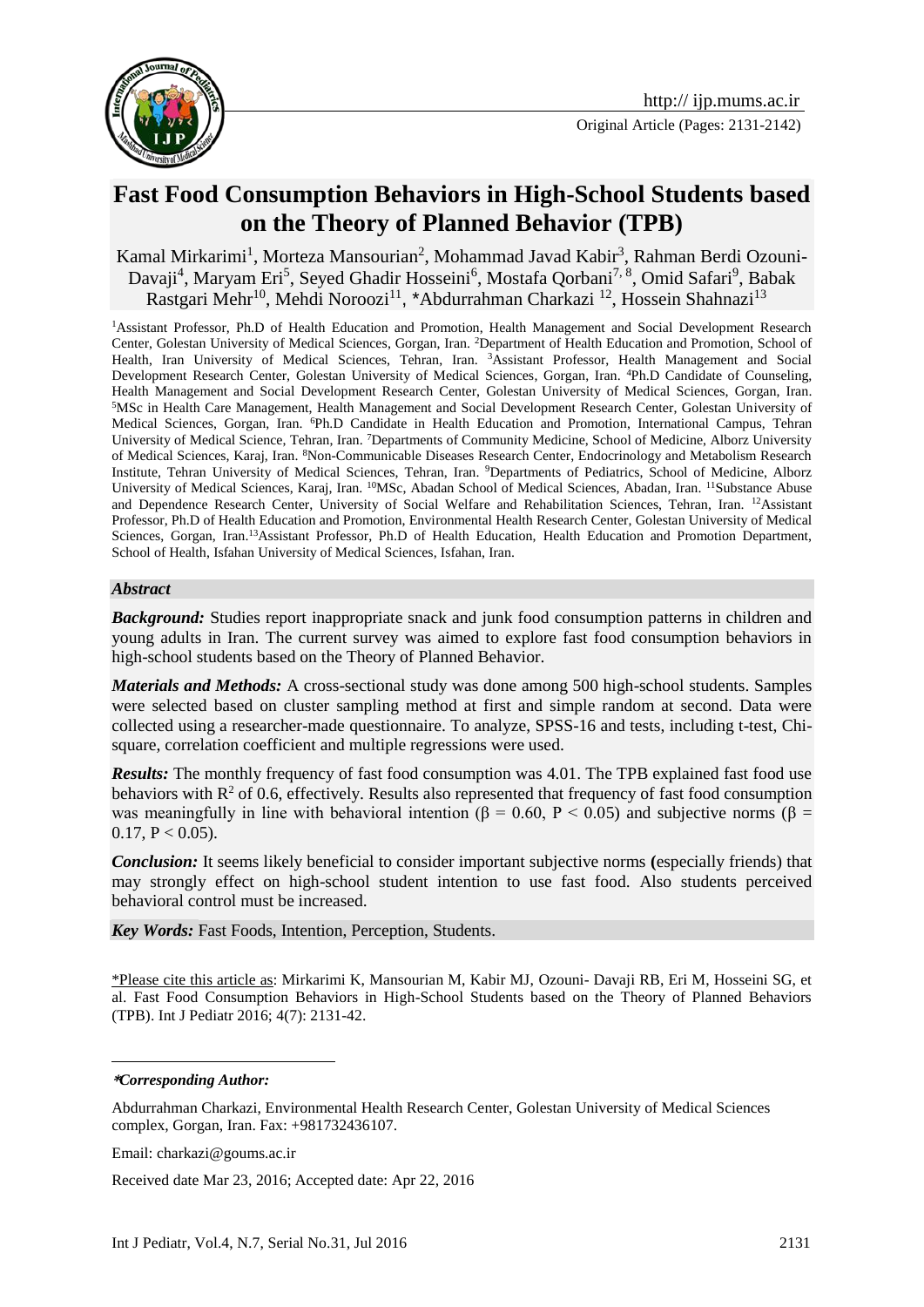### **1- INTRODUCTION**

Fast food consumption is significantly increased in the last 30 years in the American and Europeans countries [\(1\)](#page-9-0). Studies indicate inappropriate snack and junk food consumption patterns in children and young adults in Iran [\(2,](#page-9-1) [3\)](#page-9-2). The most fast food costumers are usually teens and twenties, because these products are probably fast, convenient and partly inexpensive [\(4\)](#page-9-3). Iranian investigation showed that % 51 of children consume snack, inappropriate juice and soda in a week [\(5\)](#page-9-4) that reported that adolescent, nowadays, consume more fast food compared to previous generations [\(6\)](#page-9-5).

In a study conducted by Lee et al. fast foods were consumed once or twice monthly by 38.5 % and 40.5 % in elementary and high school students, respectively [\(7\)](#page-9-6). Faghih and Anousheh survey also reported that 20 % of adolescent and 10 % of adults consumed sandwich 3 times or more in a week [\(8\)](#page-9-7). According to numerous surveys, children and adolescent who consume fast food have more energy intake, saturated fat, sodium, carbohydrates and sugar, and have less fiber, vitamin A and C, fruits and vegetables consumptions compared to others [\(9,](#page-9-8) [10\)](#page-10-0). Too much consumption of fast food can result in chronic diseases, including obesity, diabetes, and hypertension [\(7\)](#page-9-6).

Fast food consumption effect negatively on dietary behaviors in the way that their consumption is in line with lower scores of nutrition knowledge, dietary attitude and behavior as well as unhealthy eating among children and adolescent [\(11-13\)](#page-10-1). Designing a beneficial nutrition education needs a comprehensive perception of effective factors on fast food use. The vast majority of associated studies has focused on in detail such as snack consumption [\(14-16\)](#page-10-2) or has included simple analysis of consumption rates and its patterns [\(4,](#page-9-3) [17\)](#page-10-3).

The Theory of Planned Behavior (TPB) is an extended form of Theory of Reasoned Action (TRA) by Ajzen [\(18\)](#page-10-4). The TRA describes behaviors as they associated with attitude and subjective norm, while the TPB also comprising perceived behavioral control.

In fact, the TPB assumes that human behaviors are impacted by behavioral intention affected by subjective norms, attitude and perceived behavioral control. With regards to the fast food consumption, "attitude" would be personal or negative feelings, while "subjective norms" would be how much an individual likes to respect and pursue the opinions of a person who are important to him or her. "Perceived behavioral control" would be a person' perceived ability and belief to use or disuse of fast food [\(7\)](#page-9-6).

The predictive power of TPB has been confirmed in numerous topics toward behavior change [\(19\)](#page-10-5). TPB has been used to explain so many healthy behaviors such as eating behaviors [\(19-21\)](#page-10-5). Then, the current survey was aimed to investigate the fast food consumption rates and its effective factors in high-school students based on TPB.

### **2- MATERIALS AND METHODS**

### **2.1. Study design and procedure**

A cross-sectional study was conducted between January 2014 and July 2015. Participants of the current survey were recruited from all high schools in Ali Abad-e- Katoul city, North of Iran. The study protocol was confirmed by Golestan University of Medical Science (ID number- 930216012).

Subjects were asked to complete questionnaire supervised by their teachers. To select samples, at first, all existed high schools in city were chosen based on cluster sampling method, at second, the study high schools were selected using simple random sampling. In final, sample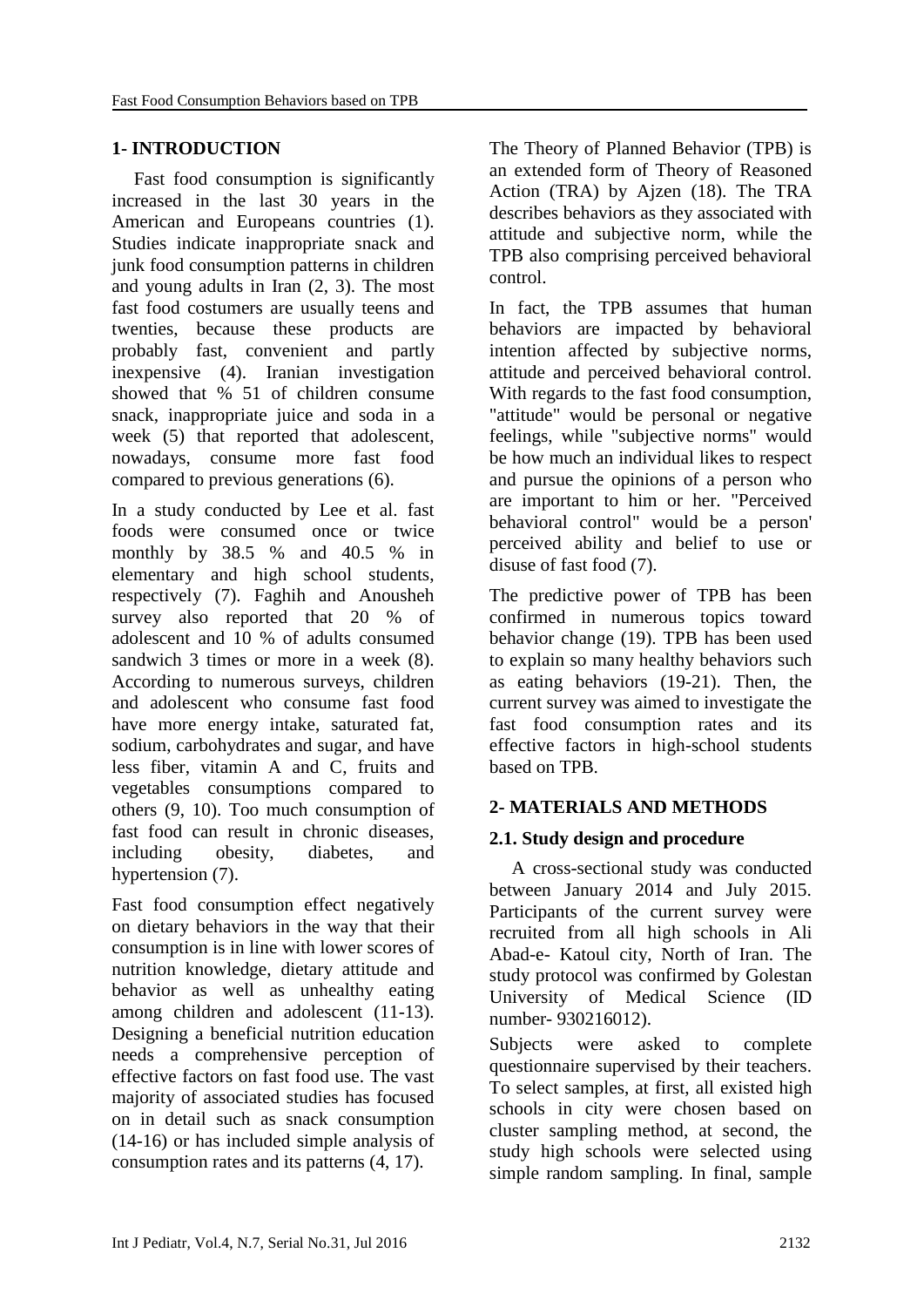size were separately determined for male and female students. All of the 500 questionnaires were returned; no questionnaires were excluded, yielding a response rate of 100 %. To select highschools, total schools were selected according to cluster sampling method, and then from selected clusters, high-schools were randomly chosen. Female (governmental 2,258 and nongovernmental 148) and male students (governmental 2,323 and nongovernmental 124) were separately calculated.

# **2.2. Sample size**

According to a related study[\(22\)](#page-10-6), and the estimation of correlation of perceived behavioral control of 0.25 and test power 80 %, 125 samples were estimated that, in final, 250 female and 250 male student were participated by considering 2 effect size.

### **2.3. Questionnaire and measurements**

A researcher-made questionnaire was used based on the TPB in six sections:

- general characteristics (8 questions),
- Fast food use (five questions),
- $\blacksquare$  Behavioral intention (5 questions),
- Attitude about fast food use (12 questions),
- $\blacksquare$  subjective norm (9 questions), and
- **Perceived behavioral control (13** questions).

General characteristics included gender, weight, height, parents' working status, parents' education, interest in weight control, interest in health and in final, do students solely eat؟ General obesity was tested based on Body Mass Index (BMI)  $(kg/m<sup>2</sup>)$  that considered as  $25 \leq BMI < 30$ for overweight and BMI  $\geq$  30 for obesity [\(23\)](#page-10-7). Body mass index is measured by an expert in health as weight in kilograms divided by height in meters squared, rounded to 1 decimal place.

Our literature review yielded no standardized questionnaire; therefore a new one was developed by the researchers for the current survey. The face validity of was approved by 5 specialists (3 specialists) in health education and 2 specialists in nutrition) and its content validity by 9 specialists (7 specialists in health education and 2 specialists in nutrition). In overall, the Content Validity Rate (CVR) and Content Validity Index (CVI) were measured. The reliability of the questionnaire was tested by using of internal homogeneity and Cronbach's alpha, and the values of coefficients were also assessed for every constructs.

# **2.4. Fast food use**

Fast food was described as fried chicken, pizza, hamburgers, french fries, and doughnuts. The fast food consumption was studied by frequency, days when it was consumed usually, persons with whom the subjects consumed fast food, the places that fast food was commonly used and, in brief, the purpose of the use. These questions included five questions that were asked in an open- end form.

### **2.5. Behavioral intention**

Behavioral intention to consume fast food was assessed using the questions such as, "how often do you think you will use a fast food in the next month?" Fast food in the questions was about all aforementioned categories of fast food. A 4- point Likert scale (1: not at all, 2: a little, 3: somewhat, 4: very much) was applied, and scored from 5 to 20. Cronbach's alpha of 0.81 was achieved.

#### **2.6. Attitude toward fast food consumption**

Attitude toward fast food consumption was investigated using questions in terms of the pros and cons of fast food use. Questions were about familiarity, health, nutrition, store atmosphere, taste, sanitation, energy content of fast food,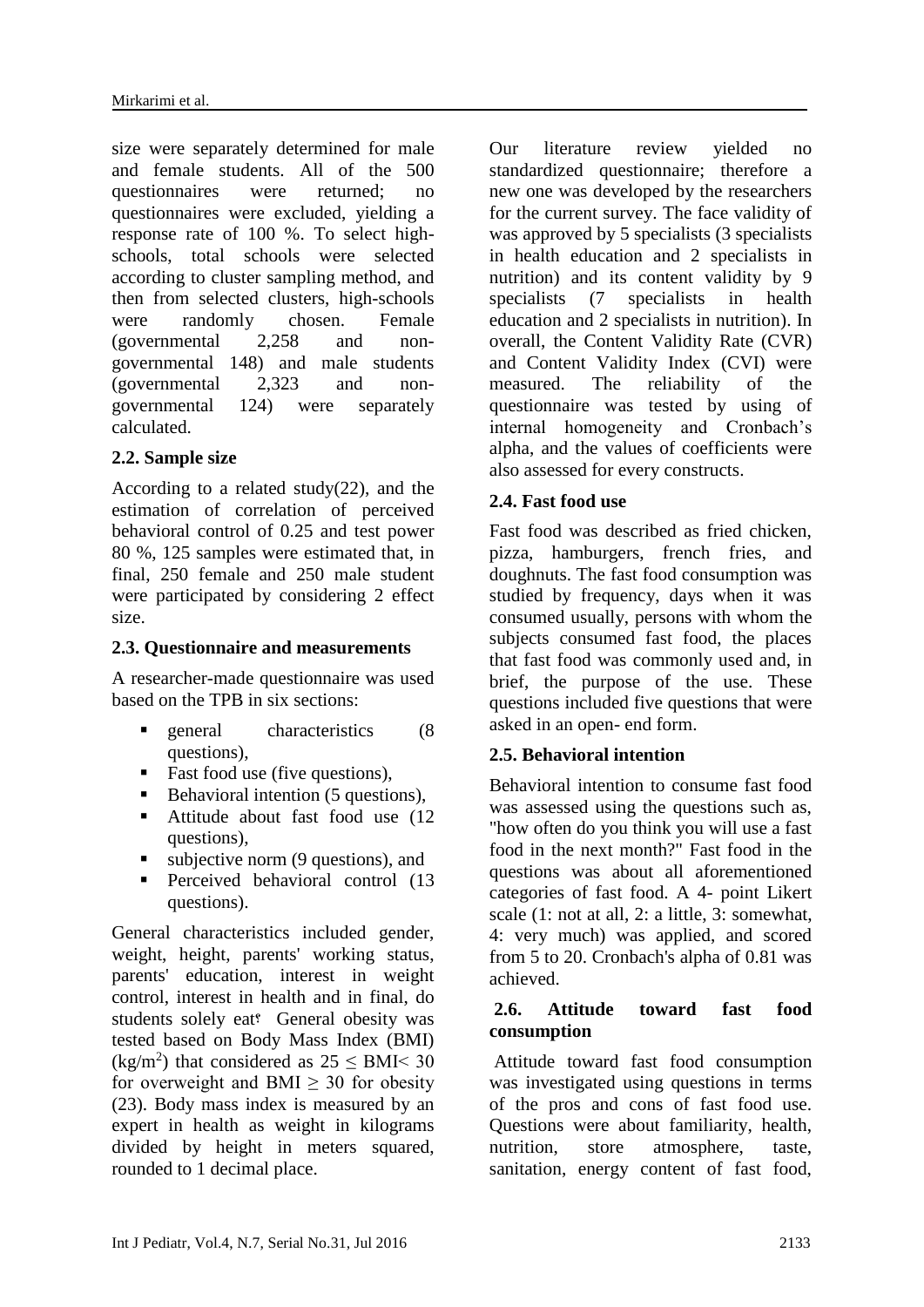fullness after eating, salt rate of fast food, fat content of fast food as well as beliefs about the relevance of obesity and fast food consumption. The questions in this part were answered based on a 4- point Likert scale (1: not at all, 2: a little, 3: somewhat, 4: very much) that scored from 12 to 48. All 12 questions of this part were adequately reliable with Cronbach's alpha of 0.79.

# **2.7. Subjective norm**

Subjective norm is consisted of normative belief and motivation to comply[\(24\)](#page-10-8). Normative belief was tested by three questions regarding how they perceived the beliefs of important individuals to them (parents, friends and teachers) for consuming fast food. Motivation to comply was explored by asking the subject how much they respected and pursued the beliefs of important people to them. All answered based on a 4- point Likert scale  $(1: \text{not at all}, 2: \text{a little}, 3: \text{somewhat}, 4:$ very much) that scored from 9 to 36. Cronbach's alpha was 0.83 and 0.87 for normative belief and for motivation to comply, respectively.

### **2.8. Perceived behavioral control**

Perceived behavioral control was surveyed through thirteen questions about the enabling and disabling factors in terms of fast food consumption, all questions were answered with regard to the 4-point Likert scale (1: not at all, 2: a little, 3: somewhat, 4: very much), and scored from 13 to 52. The highest internal reliability was achieved for these questions with a Cronbach's alpha of 0.91.

# **2.9. Statistical analyses**

Data analyses included two steps; 1) Simple statistics, such as frequencies, mean and standard deviations, and 2) Parametric statistical tests, such as t-test (to compare mean of two quantitative variables), Chi- square (to compare mean of two qualitative variables), Pearson

correlation (to study relation of quantitative variables) and multiple regressions (to predict the effect of independent variables on dependent variables). In total, analysis was undertaken using the Statistical Package for the Social Sciences statistical software package version 16. P- Value was taken significant P<0.05.

# **3. RESULTS**

# **3.1. General characteristics**

The general traits are described in **Table.1**. In total, 500 high school students recruited in the current survey. The average of students age was  $16.82 \pm 0.8$ .The mean height and weight for male students were  $168.2 + 7.5$  cm and  $63.19 +$ 9.54 kg, respectively and  $156.2 \pm 8.3$  cm and  $55.53 \pm 10.41$  kg, respectively, for female students. The vast majority of the students had normal BMI, while 2.1 % were obese and 3.2 % were overweight. About interest in health, 50.4 % of the samples represented a high level of interest (very much and much). The participants were also interested in weight control, and female students reported a higher interest level than male students. In final, students were usually consumed food with their families (85 %).

### **3.2. Patterns of fast food consumption**

These patterns are delineated in **Table.2**. Students used fast foods (all types) 4.01 times per month, in average. Hamburger and pizza were consumed more prevalent than fries, fried chicken and doughnuts. Hamburgers and pizza were more frequently consumed by male students (1.29 and 1.07 times per month) than female students (0.79 and 0.93 times per month), respectively, while girls were more frequently used doughnuts than boys (0.62 compared to 0.36 times per month).

Fast foods were eaten on special days (42.2 %) or in meeting friends (23 %). More male subjects (43.2 %) ate fast food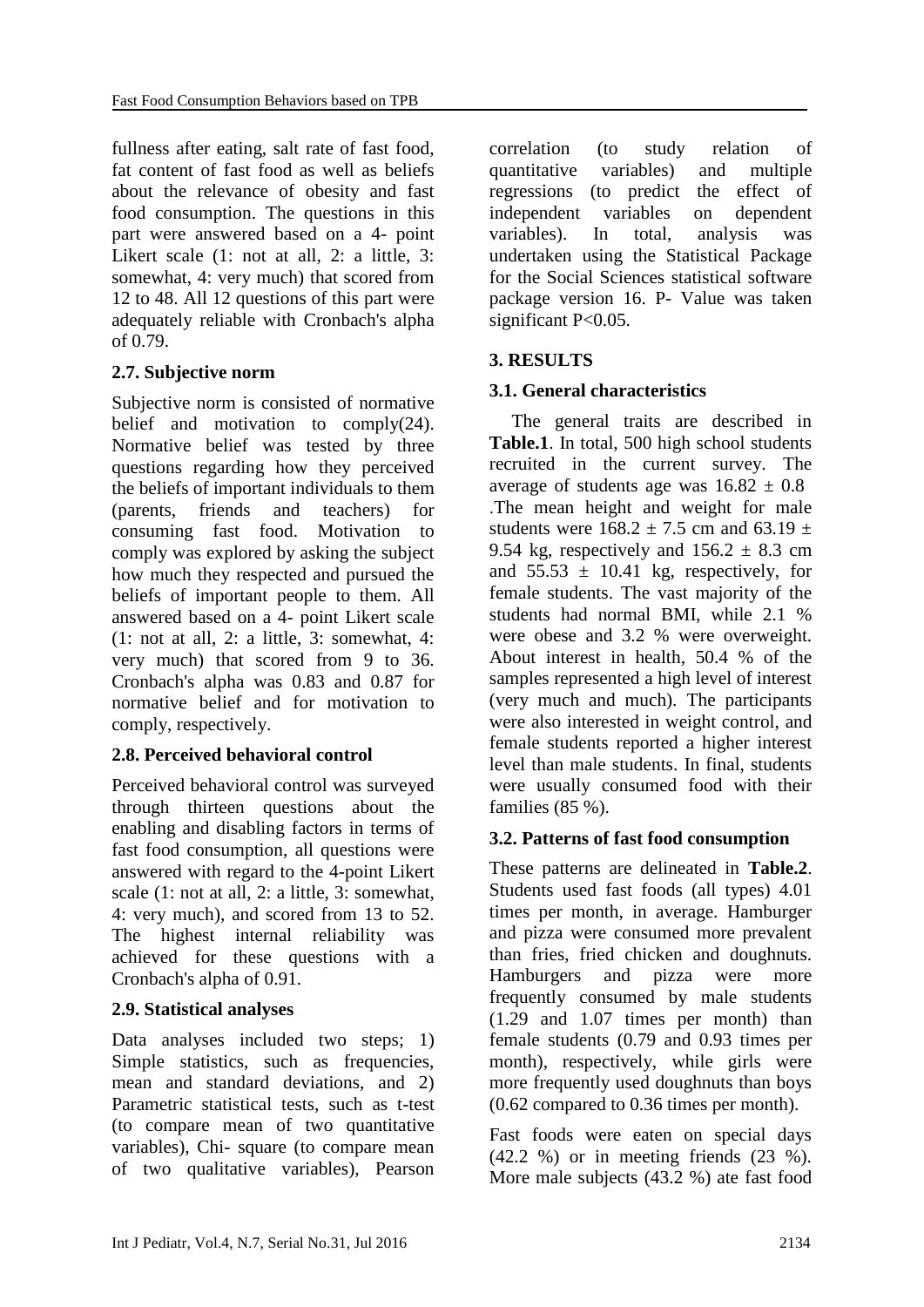as snack, while majority girls (67.6 %) ate fast food as a meal. The samples ate fast foods when they were with friends (52.2 %), also means that fast foods use was in accordance with special days and friends.

### **3.3. Behavioral intention**

The mean score of behavioral intention to use fast food was 10.71+ 3.51 with regard to the maximum score of 20 that this score hypothesized to be somewhere between "a little" and "somewhat". There was no gender differences in the summed score; while, male students had a higher intention to use fried chicken and hamburger than females (**Table.3**).

Subjects' attitudes regarding fast food use reported in **Table.4**. The mean score of attitude was 24.29 out of 48. The students announced positive attitudes about fast food store atmosphere, taste and familiarity as well as negative attitudes regarding saltiness of fast food. Male students showed a significant stronger attitude in terms of saltiness (P< 0.01), while girls announced that consuming fast food will make them fat  $(P< 0.01)$ .

### **3.4. Subjective norm**

The analyses of subjective norm showed in **Table.5**. Subjective norm was evaluated by multiplying the normative belief score by the motivation to comply score. Normative belief was strong with friend, while motivation to comply reported the same scores for family, friends and teachers. Then, friends played more important role than family and teachers for fast food consumption. So, it seems likely that boys had higher subjective norm than girls  $(P<0.05)$ .

# **3.5. Perceived behavioral control**

The mean score of perceived behavioral control was  $27.05 + 6.12$  out of 52, in total (**Table.6**). Male students had higher score than females, however no significant difference was found. Questions leading in higher scores were those about fewer sales promotions, fewer fast food stores and fewer advertisements. The lowest score was about location of fast food such as its proximity. Female students represented more difficulty than males for consuming fast food, a diet  $(P<0.001)$  and in changing fast food consumption behaviors  $(P<0.001)$ .

The constructs of the Theory of Planned Behaviors were significantly and positively correlated (P<0.01) (**Table.7**). In total, fast food consumption behavior was strongly correlated with behavioral intention  $(r=0.735, P=0.01)$ .

Multiple regression analyses were implemented to assess the importance of TPB constructs to fast food consumption behaviors (**Table.**8). The model was strongly significant (P<0.001) and showed a good proportion of the variance  $(R^2=$ 0.675) when subjective norms, attitude toward behavior and perceived control were regressed against intention. In this model, behavioral intention yielded a total score of intention to use fast food that reported in **Table.3**.

Although subjective norms and perceived controls were meaningfully in relevance with the intention of fast food use. however no significant relation existed in attitude. Based on the current findings, perceived behavioral control is the most critical construct in all three variables.

The second model (the effect of behavioral intention and subjective norms on frequency of fast food consumption) was also strongly significant (P=0.001) and described more than half of the variance.

**Table.2** showed the total monthly consumption frequency for all types of fast food. Perceived behavioral control and behavioral intention were meaningfully in relation with fast food consumption. In brief, gender was not different in these relations.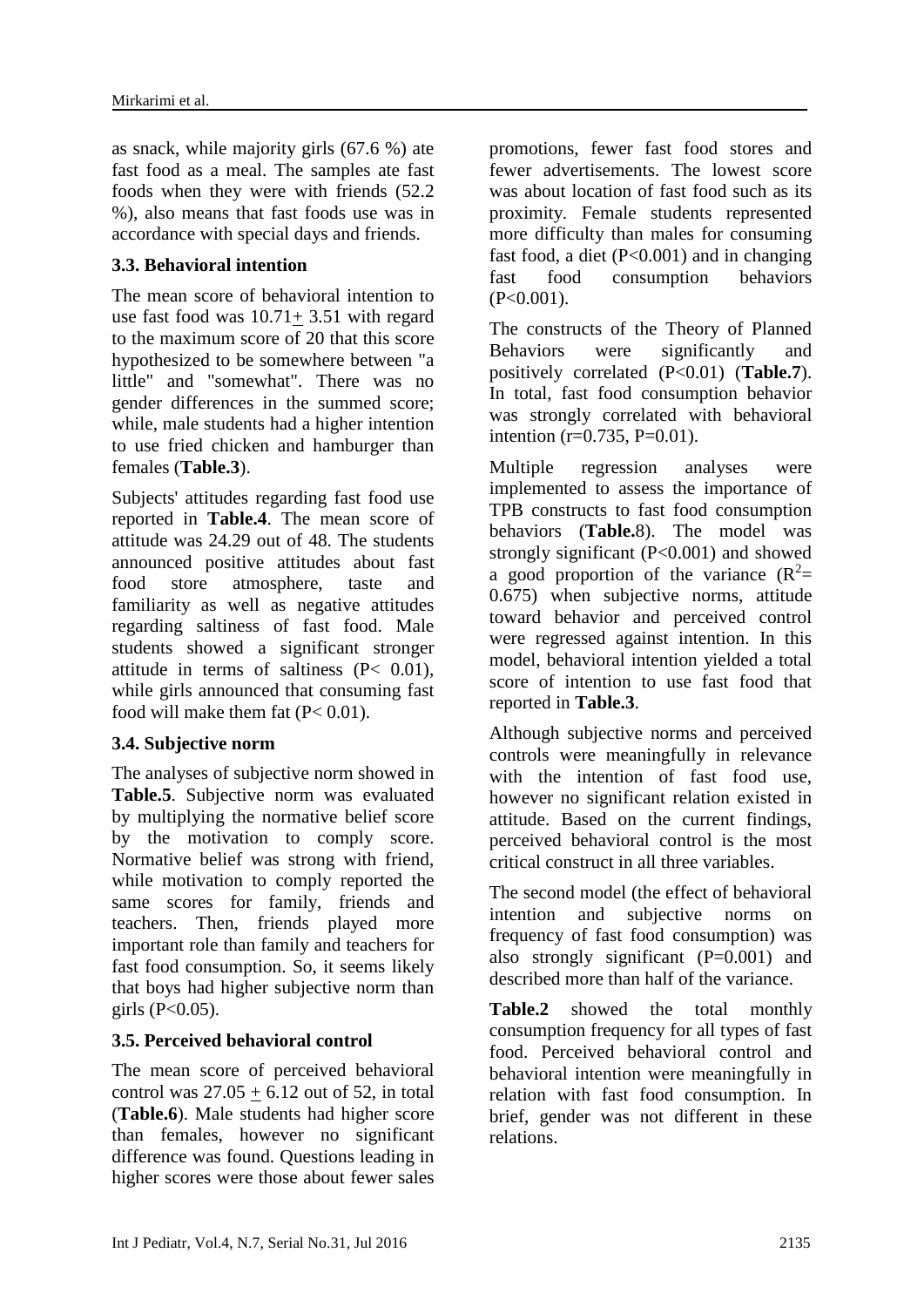| Gender<br>$(n=500)$<br>Male<br>test<br>Female<br>$7.454***$<br>$55.53 \pm 10.41$<br>$63.19 \pm 9.54$<br>59.36±10.02<br>Weight (kg)<br>$9.332***1$<br>$162.2 \pm 7.7$<br>$156.2 \pm 8.3$<br>$168.2 \pm 7.5$<br>Height (cm)<br>$3.254***$<br>$20.9 \pm 2.7$<br>$20.55 \pm 2.8$<br>BMI<br>$20.2 \pm 3.1$<br>Mother's<br>Primary school<br>93 (37.2)<br>74 (29.6)<br>167(33.4)<br>education<br>Middle school<br>51(20.4)<br>112 (22.4)<br>61(24.4)<br>9.398*<br>High school<br>57(22.8)<br>72(28.8)<br>129 (25.8)<br>Academic degree<br>49 (19.6)<br>43 (17.2)<br>92 (18.4)<br>22(8.8)<br>63(12.6)<br>Primary school<br>41(16.4)<br>Father's<br>education<br>Middle school<br>28 (11.2)<br>45(9)<br>17(6.8)<br>1.869<br>178 (35.6)<br>High school<br>96 (38.4)<br>82 (32.8)<br>Academic degree<br>99 (39.6)<br>115 (46)<br>214 (42.8)<br>52 $(20.\overline{8})$<br>46 (18.4)<br>98 (19.6)<br>Very much<br>Much<br>Interest in<br>80 (32)<br>62(24.8)<br>142 (28.4)<br>health<br>7.129<br>104(41.6)<br>97 (38.8)<br>201 (40.2)<br>Average<br>Little<br>18(7.2)<br>30(12)<br>48 (9.6)<br>Very little<br>2(0.8)<br>9(3.6)<br>11(2.2)<br>Very much<br>57(22.8)<br>32(12.8)<br>87 (17.4)<br>Interest<br>toward weight<br>Much<br>94 (37.6)<br>152 (30.4)<br>57 (22.8)<br>59.879***<br>control<br>76 (30.4)<br>121(48.4)<br>198 (39.6)<br>Average<br>Little<br>17(6.8)<br>22(8.8)<br>39(7.8)<br>Very little<br>18(7.2)<br>6(2.4)<br>24 (4.8)<br>107(42.8)<br>187 (37.4)<br>Whole family<br>80 (32)<br>Members that<br>Some members of<br>136 (54.4)<br>102(40.8)<br>238 (47.6)<br>students eat<br>6.316<br>family<br>foods with<br>Alone<br>25(10)<br>18 (7.2)<br>43(8.6)<br>them<br>Friends<br>16(6.4)<br>32(6.4)<br>16(6.4) | <b>Table-1.</b> Demographic characteristics of high school students |  |       |  |  |                 |  |  |
|---------------------------------------------------------------------------------------------------------------------------------------------------------------------------------------------------------------------------------------------------------------------------------------------------------------------------------------------------------------------------------------------------------------------------------------------------------------------------------------------------------------------------------------------------------------------------------------------------------------------------------------------------------------------------------------------------------------------------------------------------------------------------------------------------------------------------------------------------------------------------------------------------------------------------------------------------------------------------------------------------------------------------------------------------------------------------------------------------------------------------------------------------------------------------------------------------------------------------------------------------------------------------------------------------------------------------------------------------------------------------------------------------------------------------------------------------------------------------------------------------------------------------------------------------------------------------------------------------------------------------------------------------------------------------------------------------------------------|---------------------------------------------------------------------|--|-------|--|--|-----------------|--|--|
|                                                                                                                                                                                                                                                                                                                                                                                                                                                                                                                                                                                                                                                                                                                                                                                                                                                                                                                                                                                                                                                                                                                                                                                                                                                                                                                                                                                                                                                                                                                                                                                                                                                                                                                     | Variables                                                           |  | Total |  |  | T or chi-square |  |  |
|                                                                                                                                                                                                                                                                                                                                                                                                                                                                                                                                                                                                                                                                                                                                                                                                                                                                                                                                                                                                                                                                                                                                                                                                                                                                                                                                                                                                                                                                                                                                                                                                                                                                                                                     |                                                                     |  |       |  |  |                 |  |  |
|                                                                                                                                                                                                                                                                                                                                                                                                                                                                                                                                                                                                                                                                                                                                                                                                                                                                                                                                                                                                                                                                                                                                                                                                                                                                                                                                                                                                                                                                                                                                                                                                                                                                                                                     |                                                                     |  |       |  |  |                 |  |  |
|                                                                                                                                                                                                                                                                                                                                                                                                                                                                                                                                                                                                                                                                                                                                                                                                                                                                                                                                                                                                                                                                                                                                                                                                                                                                                                                                                                                                                                                                                                                                                                                                                                                                                                                     |                                                                     |  |       |  |  |                 |  |  |
|                                                                                                                                                                                                                                                                                                                                                                                                                                                                                                                                                                                                                                                                                                                                                                                                                                                                                                                                                                                                                                                                                                                                                                                                                                                                                                                                                                                                                                                                                                                                                                                                                                                                                                                     |                                                                     |  |       |  |  |                 |  |  |
|                                                                                                                                                                                                                                                                                                                                                                                                                                                                                                                                                                                                                                                                                                                                                                                                                                                                                                                                                                                                                                                                                                                                                                                                                                                                                                                                                                                                                                                                                                                                                                                                                                                                                                                     |                                                                     |  |       |  |  |                 |  |  |
|                                                                                                                                                                                                                                                                                                                                                                                                                                                                                                                                                                                                                                                                                                                                                                                                                                                                                                                                                                                                                                                                                                                                                                                                                                                                                                                                                                                                                                                                                                                                                                                                                                                                                                                     |                                                                     |  |       |  |  |                 |  |  |
|                                                                                                                                                                                                                                                                                                                                                                                                                                                                                                                                                                                                                                                                                                                                                                                                                                                                                                                                                                                                                                                                                                                                                                                                                                                                                                                                                                                                                                                                                                                                                                                                                                                                                                                     |                                                                     |  |       |  |  |                 |  |  |
|                                                                                                                                                                                                                                                                                                                                                                                                                                                                                                                                                                                                                                                                                                                                                                                                                                                                                                                                                                                                                                                                                                                                                                                                                                                                                                                                                                                                                                                                                                                                                                                                                                                                                                                     |                                                                     |  |       |  |  |                 |  |  |
|                                                                                                                                                                                                                                                                                                                                                                                                                                                                                                                                                                                                                                                                                                                                                                                                                                                                                                                                                                                                                                                                                                                                                                                                                                                                                                                                                                                                                                                                                                                                                                                                                                                                                                                     |                                                                     |  |       |  |  |                 |  |  |
|                                                                                                                                                                                                                                                                                                                                                                                                                                                                                                                                                                                                                                                                                                                                                                                                                                                                                                                                                                                                                                                                                                                                                                                                                                                                                                                                                                                                                                                                                                                                                                                                                                                                                                                     |                                                                     |  |       |  |  |                 |  |  |
|                                                                                                                                                                                                                                                                                                                                                                                                                                                                                                                                                                                                                                                                                                                                                                                                                                                                                                                                                                                                                                                                                                                                                                                                                                                                                                                                                                                                                                                                                                                                                                                                                                                                                                                     |                                                                     |  |       |  |  |                 |  |  |
|                                                                                                                                                                                                                                                                                                                                                                                                                                                                                                                                                                                                                                                                                                                                                                                                                                                                                                                                                                                                                                                                                                                                                                                                                                                                                                                                                                                                                                                                                                                                                                                                                                                                                                                     |                                                                     |  |       |  |  |                 |  |  |
|                                                                                                                                                                                                                                                                                                                                                                                                                                                                                                                                                                                                                                                                                                                                                                                                                                                                                                                                                                                                                                                                                                                                                                                                                                                                                                                                                                                                                                                                                                                                                                                                                                                                                                                     |                                                                     |  |       |  |  |                 |  |  |
|                                                                                                                                                                                                                                                                                                                                                                                                                                                                                                                                                                                                                                                                                                                                                                                                                                                                                                                                                                                                                                                                                                                                                                                                                                                                                                                                                                                                                                                                                                                                                                                                                                                                                                                     |                                                                     |  |       |  |  |                 |  |  |
|                                                                                                                                                                                                                                                                                                                                                                                                                                                                                                                                                                                                                                                                                                                                                                                                                                                                                                                                                                                                                                                                                                                                                                                                                                                                                                                                                                                                                                                                                                                                                                                                                                                                                                                     |                                                                     |  |       |  |  |                 |  |  |
|                                                                                                                                                                                                                                                                                                                                                                                                                                                                                                                                                                                                                                                                                                                                                                                                                                                                                                                                                                                                                                                                                                                                                                                                                                                                                                                                                                                                                                                                                                                                                                                                                                                                                                                     |                                                                     |  |       |  |  |                 |  |  |
|                                                                                                                                                                                                                                                                                                                                                                                                                                                                                                                                                                                                                                                                                                                                                                                                                                                                                                                                                                                                                                                                                                                                                                                                                                                                                                                                                                                                                                                                                                                                                                                                                                                                                                                     |                                                                     |  |       |  |  |                 |  |  |
|                                                                                                                                                                                                                                                                                                                                                                                                                                                                                                                                                                                                                                                                                                                                                                                                                                                                                                                                                                                                                                                                                                                                                                                                                                                                                                                                                                                                                                                                                                                                                                                                                                                                                                                     |                                                                     |  |       |  |  |                 |  |  |
|                                                                                                                                                                                                                                                                                                                                                                                                                                                                                                                                                                                                                                                                                                                                                                                                                                                                                                                                                                                                                                                                                                                                                                                                                                                                                                                                                                                                                                                                                                                                                                                                                                                                                                                     |                                                                     |  |       |  |  |                 |  |  |
|                                                                                                                                                                                                                                                                                                                                                                                                                                                                                                                                                                                                                                                                                                                                                                                                                                                                                                                                                                                                                                                                                                                                                                                                                                                                                                                                                                                                                                                                                                                                                                                                                                                                                                                     |                                                                     |  |       |  |  |                 |  |  |
|                                                                                                                                                                                                                                                                                                                                                                                                                                                                                                                                                                                                                                                                                                                                                                                                                                                                                                                                                                                                                                                                                                                                                                                                                                                                                                                                                                                                                                                                                                                                                                                                                                                                                                                     |                                                                     |  |       |  |  |                 |  |  |
|                                                                                                                                                                                                                                                                                                                                                                                                                                                                                                                                                                                                                                                                                                                                                                                                                                                                                                                                                                                                                                                                                                                                                                                                                                                                                                                                                                                                                                                                                                                                                                                                                                                                                                                     |                                                                     |  |       |  |  |                 |  |  |
|                                                                                                                                                                                                                                                                                                                                                                                                                                                                                                                                                                                                                                                                                                                                                                                                                                                                                                                                                                                                                                                                                                                                                                                                                                                                                                                                                                                                                                                                                                                                                                                                                                                                                                                     |                                                                     |  |       |  |  |                 |  |  |
|                                                                                                                                                                                                                                                                                                                                                                                                                                                                                                                                                                                                                                                                                                                                                                                                                                                                                                                                                                                                                                                                                                                                                                                                                                                                                                                                                                                                                                                                                                                                                                                                                                                                                                                     |                                                                     |  |       |  |  |                 |  |  |
|                                                                                                                                                                                                                                                                                                                                                                                                                                                                                                                                                                                                                                                                                                                                                                                                                                                                                                                                                                                                                                                                                                                                                                                                                                                                                                                                                                                                                                                                                                                                                                                                                                                                                                                     |                                                                     |  |       |  |  |                 |  |  |
|                                                                                                                                                                                                                                                                                                                                                                                                                                                                                                                                                                                                                                                                                                                                                                                                                                                                                                                                                                                                                                                                                                                                                                                                                                                                                                                                                                                                                                                                                                                                                                                                                                                                                                                     |                                                                     |  |       |  |  |                 |  |  |

**Table-1:** Demographic characteristics of high school students

1) T-test, \*\*P < 0.01, \*\*\*P < 0.001; 2) N (%),  $\chi^2$ -test, \*P < 0.05, \*\*\*P < 0.001.

| Table-2: Patterns of fast food consumption |  |  |  |  |  |  |  |  |
|--------------------------------------------|--|--|--|--|--|--|--|--|
|--------------------------------------------|--|--|--|--|--|--|--|--|

| Variables      |                          | Total       | Gender          |                 | T or chi-square |
|----------------|--------------------------|-------------|-----------------|-----------------|-----------------|
|                |                          |             | Female          | Male            | test            |
| Consumption    | Hamburger                | $3.212***1$ | $0.79 \pm 0.97$ | $1.29 \pm 1.52$ | $1.04 \pm 1.39$ |
| frequency      | French fries             | 0.497       | $0.50 \pm 0.92$ | $0.49 \pm 0.92$ | $0.48 \pm 0.90$ |
|                | Pizza                    | 1.183       | $0.93 \pm 1.14$ | $1.07 \pm 1.6$  | $1.03 \pm 1.07$ |
|                | Fried chicken            | 0.232       | $0.93 \pm 0.89$ | $0.95 \pm 0.88$ | $0.95 \pm 0.89$ |
|                | Doughnuts                | $-2.007*$   | $0.62 \pm 1.39$ | $0.36 \pm 1.05$ | $0.49 \pm 3.29$ |
|                | Total score <sup>2</sup> | 1.099       | $3.81 \pm 3.49$ | $4.17 \pm 3.49$ | $4.01 \pm 3.49$ |
| Places for     | When parents not at home | 25(10)      | 38 (15.2)       | $63(12.6)^3$    |                 |
| consuming fast | Special days             | 113(45.2)   | 98 (39.2)       | 211(42.2)       |                 |
| food           | Meeting friends          | 72(28.8)    | 43(17.2)        | 115(23)         | 18.862**        |
|                | When hungry              | 28(11.2)    | 49(19.6)        | 77 (15.4)       |                 |
|                | Out of habit             | 5(2)        | 12(4.8)         | 17(3.4)         |                 |
|                | Others                   | 7(2.8)      | 10(4)           | 17(3.4)         |                 |
| With whom      | Parents                  | 48 (19.2)   | 49(19.6)        | 97 (19.4)       |                 |
| they ate       | Brothers/sisters         | 45(18)      | 59(23.6)        | 104(20.8)       | $8.629*$        |
|                | Friends                  | 140 (56)    | 121(48.4)       | 261(52.2)       |                 |
|                | Alone                    | 17(6.8)     | 21(8.4)         | 38(7.6)         |                 |
| Consuming      | A meal                   | 169(67.6)   | 142(56.8)       | 311(62.2)       | $11.837***$     |
| fast food as   | Snack                    | 81(32.4)    | 108(43.2)       | 189 (37.8)      |                 |
| Place          | Near home                | 29(11.6)    | 63(25.2)        | 92 (18.4)       |                 |
|                | Near school              | 20(8)       | 48(19.2)        | 68(13.6)        |                 |
|                | Downtown                 | 197(78.8)   | 133 (53.2)      | 330 (66)        | $43.012***$     |
|                | Others                   | 4(1.6)      | 6(2.4)          | 10(2)           |                 |

<sup>1)</sup> T-test,  $*P < 0.05$ ,  $*P < 0.01$ ; <sup>2)</sup> A total score that was used as a dependent variable for consuming fast food; <sup>3)</sup> N (%), by  $\chi^2$ -test, \*P < 0.05, \*\*P < 0.01, \*\*\*P < 0.001.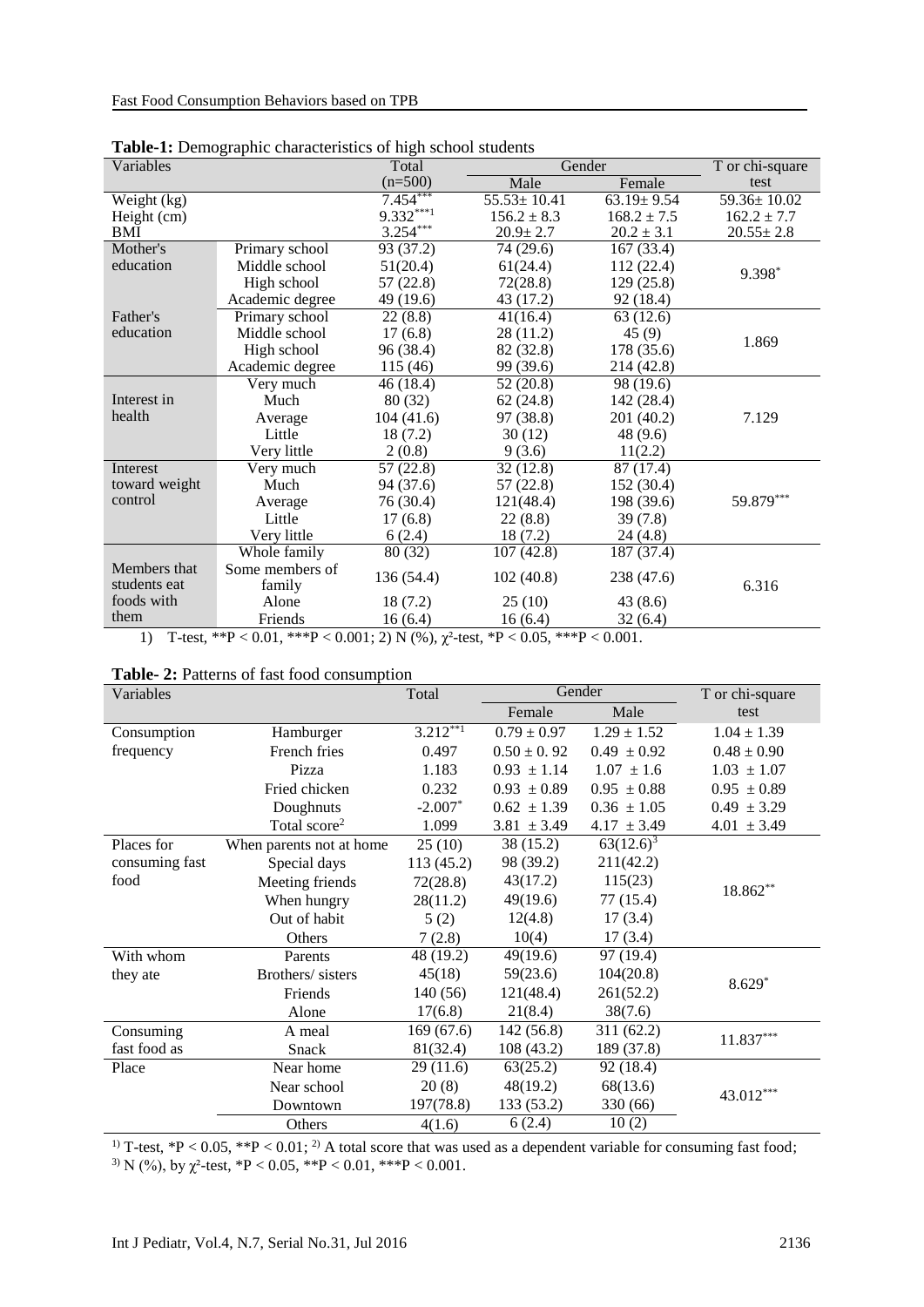| <b>Table-3.</b> Intention for consuming rast food |                  |                  |                  |             |
|---------------------------------------------------|------------------|------------------|------------------|-------------|
| Variables                                         | Total            | Gender           |                  |             |
|                                                   |                  | Males            | Females          |             |
| I incline to use hamburger in a month             | $2.09 \pm 0.89$  | $2.27 \pm 0.91$  | $2 \pm 0.83$     | $2.879***1$ |
| I incline to use French fries in a month          | $1.92 \pm 0.85$  | $2.05 \pm 0.87$  | $1.89 \pm 0.86$  | 1.106       |
| I incline to use pizza in a month                 | $2.39 \pm 0.87$  | $2.40 \pm 0.88$  | $2.39 \pm 0.84$  | 0.832       |
| I incline to use fried chicken in a month         | $2.41 \pm 0.85$  | $2.49 \pm 0.85$  | $2.39 \pm 0.87$  | 1.397       |
| I incline to use doughnut in a month              | $1.90 \pm 0.81$  | $1.81 \pm 0.79$  | $1.99 \pm 0.83$  | $-1.769$    |
| Total                                             | $10.71 \pm 3.51$ | $11.02 \pm 3.42$ | $10.66 \pm 3.59$ | 1.129       |
|                                                   |                  |                  |                  |             |

#### **Table-3**: Intention for consuming fast food

 $1)$  T-test, \*\*P < 0.01.

#### **Table 4**: Attitude for fast food consumption

|                                                                     | Total            |                  | Gender           |             |  |
|---------------------------------------------------------------------|------------------|------------------|------------------|-------------|--|
| Questions                                                           |                  | Males            | Females          | T           |  |
| Fast food is familiar to me                                         | $2.39 \pm 0.77$  | $2.40 \pm 0.80$  | $2.31 \pm 0.71$  | 0.648       |  |
| I think that fast food is not good for health                       | $1.50 \pm 0.58$  | $1.49 \pm 0.53$  | $1.55 \pm 0.61$  | $-1.109$    |  |
| I think that fast food can provide all vital<br>nutrients for us    | $1.79 \pm 0.68$  | $1.82 \pm 0.72$  | $1.76 \pm 0.61$  | 0.858       |  |
| I think that fast food is delicious                                 | $3.25 \pm 0.60$  | $3.37 \pm 0.59$  | $3.21 \pm 0.59$  | 1.928       |  |
| I think that fast food stores provide an<br>attractive environments | $2.63 \pm 0.74$  | $2.63 \pm 0.81$  | $2.63 \pm 0.71$  | 0.006       |  |
| I think that fast food stores are clean                             | $2.01 \pm 0.74$  | $2 \pm 0.76$     | $2.07 \pm 0.71$  | $-0.959$    |  |
| I think that fast food is clean and safe                            | $1.84 \pm 0.69$  | $1.85 \pm 0.69$  | $1.82 \pm 0.70$  | 0.411       |  |
| I think that fast food portions are large<br>enough to feel full    | $1.69 \pm 0.61$  | $1.69 \pm 0.64$  | $1.69 \pm 0.59$  | 2.018       |  |
| I think that fast food has a lot of salt                            | $2.47 \pm 0.85$  | $2.59 \pm 0.91$  | $2.34 \pm 0.73$  | $2.658**$   |  |
| I think that fast food has a lot of fat                             | $1.89 \pm 0.71$  | $1.85 \pm 0.73$  | $1.95 \pm 0.70$  | $-1.169$    |  |
| I think that consuming fast food will make me<br>fat                | $1.41 \pm 0.57$  | $1.48 \pm 0.61$  | $1.35 \pm 0.50$  | $3.399***1$ |  |
| I think that fast food has a lot of calories                        | $1.42 \pm 0.53$  | $1.42 \pm 0.52$  | $1.41 \pm 0.51$  | 0.189       |  |
| Total                                                               | $24.29 \pm 3.76$ | $24.59 \pm 3.76$ | $24.09 \pm 3.71$ | 1.198       |  |

<sup>1)</sup> T-test,  $*P < 0.01$ .

#### **Table-5**: Subjective norm for fast food consumption

| Variables                           |                                                                  | Total           | Gender           | T                |               |
|-------------------------------------|------------------------------------------------------------------|-----------------|------------------|------------------|---------------|
|                                     |                                                                  |                 | Males            | Females          |               |
|                                     | I follow my family's beliefs                                     | $2.88 \pm 0.58$ | $2.91 \pm 0.63$  | $2.86 \pm 0.52$  | 1.099         |
| Motivation to                       | I follow beliefs of teachers                                     | $2.86 \pm 0.58$ | $2.87 \pm 0.65$  | $2.59 + 0.51$    | $-0.534$      |
| comply                              | I follow beliefs of friends                                      | $2.88 \pm 0.51$ | $2.88 \pm 0.59$  | $2.91 \pm 0.41$  | $-0.941$      |
|                                     | Total                                                            | $8.62 \pm 1.23$ | $8.66 \pm 1.39$  | $8.36 \pm 1.08$  | $-0.128$      |
| Normative belief                    | I think that my family would<br>like my fast food<br>consumption | $1.68 \pm 0.65$ | $1.78 \pm 0.64$  | $1.56 \pm 0.61$  | $2.936^{**1}$ |
|                                     | I think that my teachers would<br>like my fast food consumption  | $1.68 \pm 0.54$ | $1.74 \pm 0.55$  | $1.63 \pm 0.52$  | 1.837         |
|                                     | I think that my friends would<br>like my fast food consumption   | $2.24 \pm 0.75$ | $2.29 \pm 0.79$  | $2.21 \pm 0.69$  | 1.157         |
|                                     | Total                                                            | $5.6 \pm 1.56$  | $5.81 \pm 1.59$  | $5.4 \pm 1.50$   | $2.405*$      |
| Motivation to                       | Family                                                           | $4.49 \pm 2.30$ | $5.29 + 2.38$    | $4.59 \pm 2.19$  | $2.791***$    |
|                                     | Teacher                                                          | $4.98 \pm 2.01$ | $5.09 \pm 2.16$  | $4.79 \pm 1.83$  | 1.329         |
| comply $\times$<br>Normative belief | Friends                                                          | $6.63 \pm 2.68$ | $6.75 \pm 3.03$  | $6.49 \pm 2.27$  | 0.837         |
|                                     | Total                                                            | $16.1 \pm 5.56$ | $17.13 \pm 6.17$ | $15.87 \pm 5.04$ | $1.997*$      |

1) T-test,  ${}^*P < 0.05$ ,  ${}^*P < 0.01$ .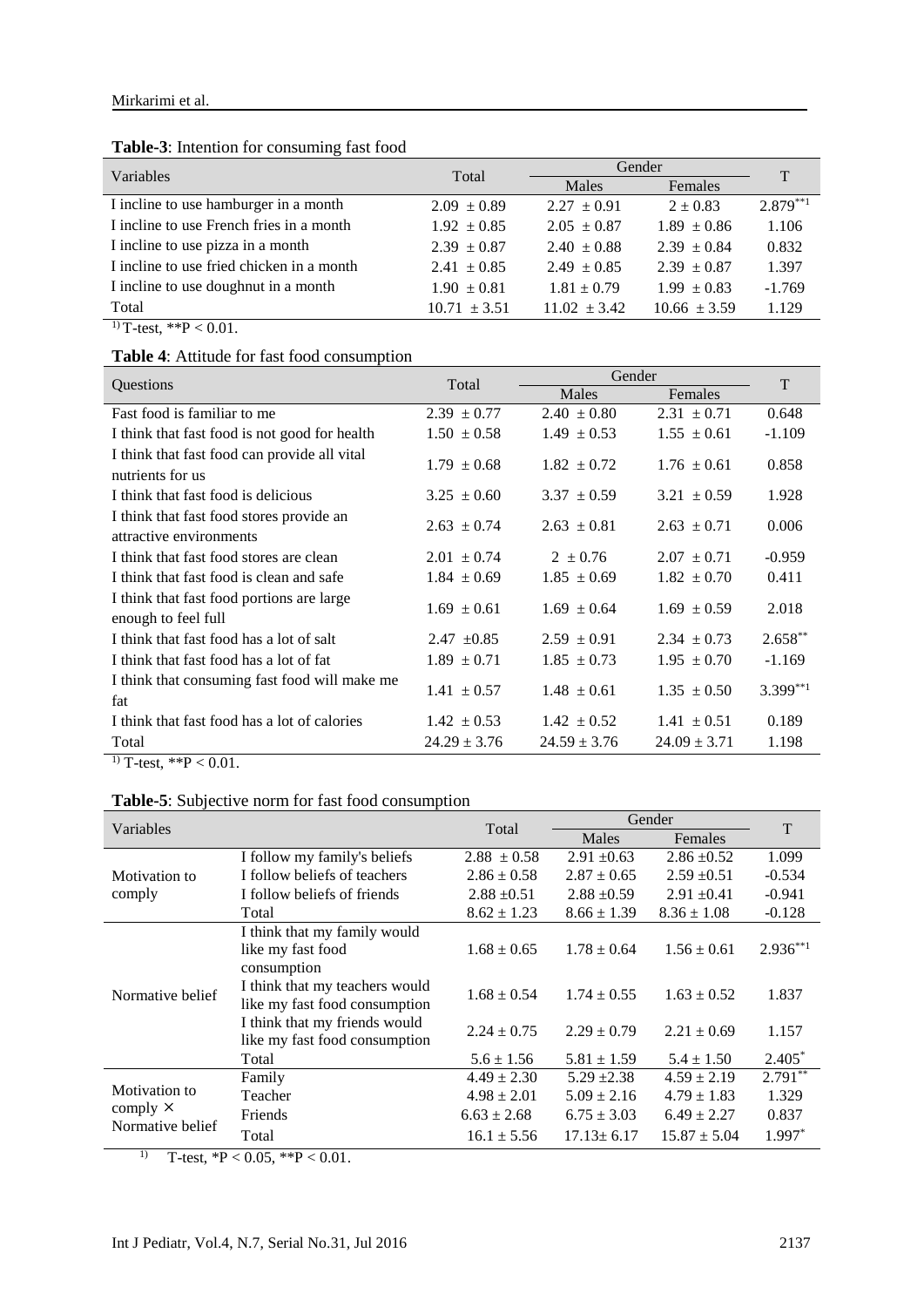#### **Table-6**: Perceived behavioral control toward fast food consumption

|                                                                                                                                              | Total            | Gender           | T                |             |
|----------------------------------------------------------------------------------------------------------------------------------------------|------------------|------------------|------------------|-------------|
| Questions                                                                                                                                    |                  | Males            | Females          |             |
| I can eat fast food even if fewer fast food stores are<br>near                                                                               | $1.80 \pm 0.66$  | $1.80 \pm 0.66$  | $1.80 \pm 0.69$  | 0.001       |
| I think that meeting friends at places other than fast<br>food stores would be difficult                                                     | $2.69 \pm 0.69$  | $2.68 \pm 0.69$  | $2.61 \pm 0.66$  | 1.854       |
| I can eat fast food even while I am on diet.                                                                                                 | $2.01 \pm 0.74$  | $2.23 \pm 0.76$  | $1.81 \pm 0.64$  | $5.092***1$ |
| I can eat fast food even if I have to wait for a long<br>time                                                                                | $2.07 \pm 0.78$  | $2.04 \pm 0.73$  | $2.02 \pm 0.79$  | 0.721       |
| I can eat fast food even if fewer advertisement of<br>fast food is on TV, internet and etc                                                   | $2.48 \pm 0.73$  | $2.57 \pm 0.72$  | $2.49 \pm 0.76$  | 1.102       |
| I can eat fast food even if they offer few sale<br>promotions                                                                                | $2.31 \pm 0.83$  | $2.39 \pm 0.85$  | $2.25 \pm 0.79$  | 1.472       |
| I think that changing my fast food consumption<br>behaviors for health would be difficult                                                    | $1.95 \pm 0.66$  | $2.03 \pm 0.67$  | $1.84 \pm 0.63$  | $2.873***$  |
| I think that using places other than fast food stores<br>for special occasions such as birthday would be<br>difficult                        | $1.89 \pm 0.70$  | $1.91 \pm 0.68$  | $1.85 \pm 0.73$  | 0.611       |
| I think that changing my fast food consumption<br>behavior is difficult because I have eaten them<br>from very young ages                    | $1.90 \pm 0.69$  | $2.01 \pm 0.67$  | $1.79 \pm 0.65$  | $2.769***$  |
| I can eat fast food even if I get nutrition education<br>using multimedia (e.g website, video clip) rather<br>than basic lecture or brochure | $2.01 \pm 0.73$  | $1.94 \pm 0.74$  | $2.09 \pm 0.76$  | $-1.786$    |
| I can eat fast food even if I get continued nutrition<br>education                                                                           | $2.03 \pm 0.78$  | $2.03 \pm 0.80$  | $2.02 \pm 0.79$  | 0.139       |
| I can eat fast food even if I learn how to quickly<br>prepare a simple meal                                                                  | $2.07 \pm 0.79$  | $2.09 \pm 0.81$  | $2.01 \pm 0.78$  | 1.108       |
| I can eat fast food even if I get nutrition education                                                                                        |                  |                  |                  |             |
| about impact of fast food on health (e.g. calories,                                                                                          | $1.84 \pm 0.77$  | $1.84 \pm 0.71$  | $1.87 \pm 0.81$  | $-0.116$    |
| nutrient content(                                                                                                                            |                  |                  |                  |             |
| Total                                                                                                                                        | $27.05 \pm 6.12$ | $27.56 \pm 6.02$ | $26.45 \pm 6.23$ | 1.769       |
| $\overline{1}$<br>T-test, **P < 0.01, ***P < 0.001.                                                                                          |                  |                  |                  |             |

#### **Table-7**: Correlation coefficients between variables

| Variables                                | <b>Fast food</b><br>consumption<br>frequency | <b>Intentions</b> | Attitudes  | Subjective<br>norm | Perceived<br>control |
|------------------------------------------|----------------------------------------------|-------------------|------------|--------------------|----------------------|
| Fast food consumption                    | 1.00                                         |                   |            |                    |                      |
| frequency                                |                                              |                   |            |                    |                      |
| Intentions                               | $0.735***1$                                  | 1.00              |            |                    |                      |
| Attitudes                                | $0.379**$                                    | $0.460**$         | 1.00       |                    |                      |
| Subjective norm                          | $0.349**$                                    | $0.421***$        | $0.465***$ | 1.00               |                      |
| Perceived control<br><b>ALCOHOL: YES</b> | $0.589**$                                    | $0.658**$         | $0.612**$  | $0.453***$         | 1.00                 |

 $1)$ \*\*P < 0.01.

#### **Table-8**: Multiple regressions for fast food consumption

| Variables              |                              |            |      |       |
|------------------------|------------------------------|------------|------|-------|
| <b>Behavioral</b>      | Attitudes                    | 0.91       | 0.04 |       |
| intention <sup>2</sup> | Subjective norms             | $3.12***4$ | 0.14 | 0.655 |
|                        | Perceived behavioral control | $10.87***$ | 0.55 |       |
| Frequency of fast      | <b>Behavioral intentions</b> | $12.87***$ | 0.60 | 0.558 |
| food consumption $3$   | Subjective norms             | $4.01***$  | 0.17 |       |
|                        |                              |            |      |       |

<sup>1)</sup> Standardized parameter estimate; <sup>2)</sup> Intention to use fast food in a month that shown in table 3; <sup>3)</sup> Total frequency of fast food consumption in a month, as reported in table 2;  $4^{4*}P < 0.01$ ,  $4^{4*}P < 0.001$ .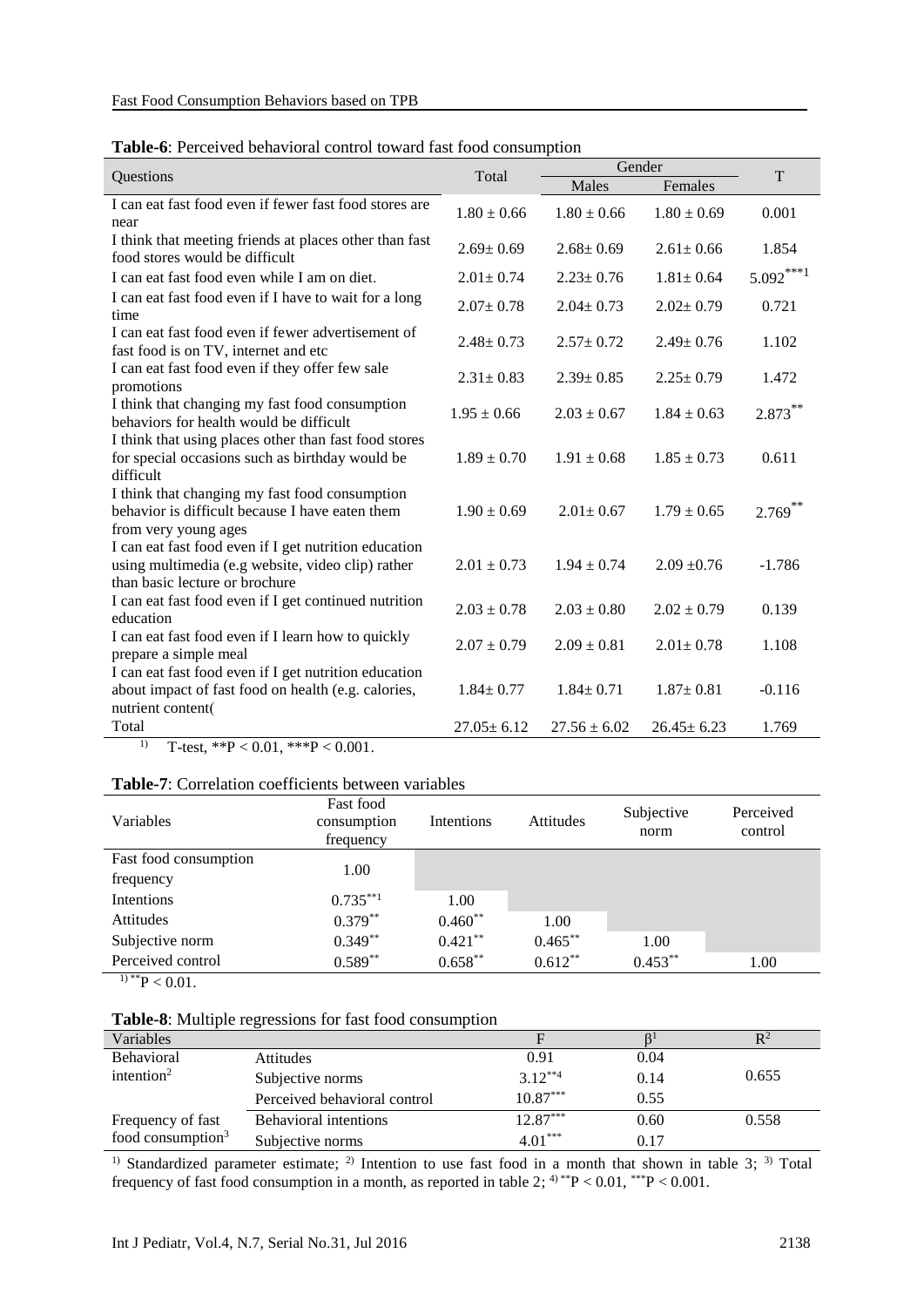#### **4- DISCUSSION**

The current survey explored fast food consumption among high school students. We also tested the effective factors in consuming fast food based on the TPB. The average of student's age was  $16.82 \pm$ 0.8. The mean height and weight for male students were  $168.2 \pm 7.5$  cm and  $63.19 \pm$ 9.54 kg, respectively and  $156.2 \pm 8.3$  cm and  $55.53 \pm 10.41$  kg, respectively, for female students. The aforementioned findings were based on BMI criterion; most of subjects had normal body weight, while 3.2 % and 2.1 % were overweight and obese, respectively.

The aforementioned status is similar to the most studies conducted in Iran [\(25,](#page-10-9) [26\)](#page-10-10). This study showed the mean monthly frequency of fast food use to be 4.01 (4.17 for male students, 3.81 for female students). With regards to the studies conducted by Kobayashi [\(27\)](#page-10-11) and Alfawaz et al.[\(28\)](#page-10-12) high school students ate fast food about once or twice per week that is in accordance with our survey. Hamburgers were the most frequent consumed fast food at 1.04 times per month that followed by pizza at 1.03 times per month. In a study executed by Seo et al [\(7\)](#page-9-6), the monthly frequencies of fast food consumption were as follow: 1) 1.05 for hamburgers, 1.02 for Fried chicken, 0.97 for pizza, and 0.50 for doughnuts, that was so similar to the current survey, while in Alfawaz et al.[\(28\)](#page-10-12), the most frequent meals were apple pie (0.152) and meat shawrma (0.086).

In a survey implemented in Turkey, a country with similar cultural and socialeconomic status, pizza, chicken doner and hamburger were respectively more preferred fast foods[\(29\)](#page-10-13). In our survey, male students (43.2 %) inclined to eat fast food as snack, while females (67.6 %) ate usually fast food as a meal that was similar to Seo and et al. investigation[\(7\)](#page-9-6). It seems logical, because girl usually more consider their daily calories intake and more inclined to control weight. However, other studies [\(17,](#page-10-3) [30\)](#page-10-14) showed that snacks were routinely consumed as a fast food. Then it is likely beneficial to apply nutrition education toward the energy content of fast food to inform students in terms of snacks calories. According to the subjective norms, fast food use was strongly related to friends of high school students. Most students in our investigation ate fast food in downtown (66 %). This might be caused by the fact that the current explored samples were lived in a small town with on access fast food stores in downtown. Our samples consumed fast food when they meet their friends (52.2 %). Other studies also presented that fast food consumption was associated with meeting friends [\(29,](#page-10-13) [31\)](#page-11-0). As mentioned, the current participants were not consumed fast food in every day. Then the most nutrition educational program must focus on the relation of students with their friends.

The TPB described fast food use behaviors with a reasonable level of  $\mathbb{R}^2$  (0.558 and 0.655 for all models). The current exploration achieved in a moderate attitude about fast food consumption with a score of 24.29 out of 48. Factors reporting comparably significant levels of attitude were store environment, taste, familiarity, and saltiness. These factors were also observed to be effective in other studies. In a study conducted on elementary and high school students in Busan by Lee, showed that taste of fast food was effective to be used [\(4\)](#page-9-3).

Consistent with our hypothesis, friends were the most influential people to consume fast food, as expected. Moreover, students showed the same motivation to comply for family, teachers, and friends. The students' normative belief was also higher and more positive for friends than for family and teachers. This result indicate that most of the educational program must accentuate on friend as a critical group that may effect on fast food consumption. The perceived behavioral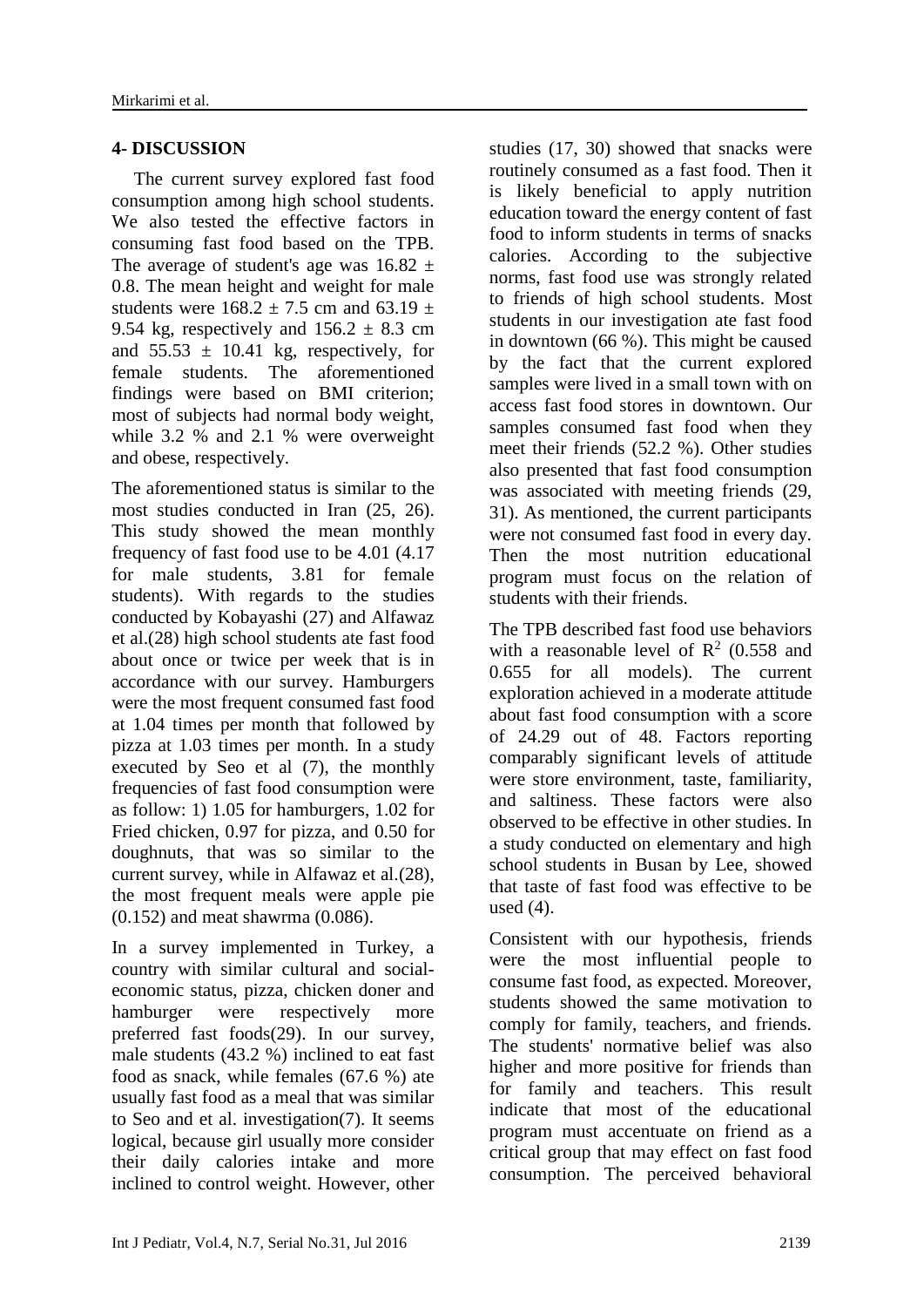control was also moderate with a score of 27.05 out of 52. In total, male students reported a higher level of perceived behavioral control (27.56) than female students (26.45) that indicate external control don't play an important role in consuming fast food among boys. A Pearson correlation test was applied to explore correlation among the constructs of the TPB. Results showed that higher intention and TPB constructs caused higher levels of fast food consumption. Other studies were also found this positive correlation between TPB constructs [\(32,](#page-11-1) [33\)](#page-11-2). Based on results by multiple regression analyses, behavioral intention was affected by perceived behavioral control ( $\beta = 0.55$ ) and subjective norms ( $\beta$ =0.14). Moreover, attitude toward fast food had no effect on behavioral intention. Behavioral intention  $(\beta=0.60)$  was significantly in relevance with fast food consumption and subjective norms  $(β=0.17)$ .

### **4-1. Limitations of the study**

The fact that the present study examined only high-school students may limit the generalizability of the findings beyond these participants.

### **5. CONCLUSION**

 Fast food consumption was positively predicted by behavioral intention and subjective norms; in addition, subjective norm was also predicted by behavioral intention. Therefore, designing interventions focusing on behavioral intention may be likely useful.

#### **6- CONFLICT OF INTEREST**

 The authors declared that they have no conflicts of interest.

### **7- ACKNOWLEDGMENT**

This paper was financially supported and also approved by Research Committee of Golestan University of Medical Science (ID number- 930216012). This study was financially supported by Golestan University of Medical Science, Iran.

#### **8- REFERENCES**

<span id="page-9-0"></span>1. Bowman SA, Vinyard BT. Fast food consumption of US adults: impact on energy and nutrient intakes and overweight status. Journal of the American College of Nutrition 2004;23(2):163-8.

<span id="page-9-1"></span>2. Abdollahi M, Amini M, Kianfar H, Dadkhah Piraghag M, Eslami A, Mirabadi M, et al. Qualitative study on nutritional knowledge of primary-school children and mothers in Tehran 2008; 14(1): 82-89.

<span id="page-9-2"></span>3. Shahanjarini A, Shojaezadeh D, Majdzadeh R, Rashidian A, Omidvar N. Application of an integrative approach to identify determinants of junk food consumption among female adolescents. Iranian Journal of Nutrition Sciences & Food Technology 2009;4(2):61-70.

<span id="page-9-3"></span>4. Lee JS. A comparative study on fast food consumption patterns classified by age in Busan. Korean Journal of Community Nutrition 2007;12(5):534-44.

<span id="page-9-4"></span>5. Dehdari T, Mergen T. A survey of factors associated with soft drink consumption among secondary school students in Farooj city, 2010. Journal of Jahrom University of Medical Sciences 2012;9(4):33-9.

<span id="page-9-5"></span>6. Brownell KD. Does a" Toxic" Environment Make Obesity Inevitable? Obssity Management 2005;1(2):52-5.

<span id="page-9-6"></span>7. Seo H-s, Lee S-K, Nam S. Factors influencing fast food consumption behaviors of middle-school students in Seoul: an application of theory of planned behaviors. Nutrition research and practice 2011;5(2):169- 78.

<span id="page-9-7"></span>8. Faghih A, Anousheh M. Evaluating some of the feeding behaviors in obese patients visiting affiliating health centers. Hormozgan Med J 2008;12(1):53-60.

<span id="page-9-8"></span>9. Paeratakul S, Ferdinand DP, Champagne CM, Ryan DH, Bray GA. Fastfood consumption among US adults and children: dietary and nutrient intake profile. Journal of the American dietetic Association 2003;103(10):1332-38.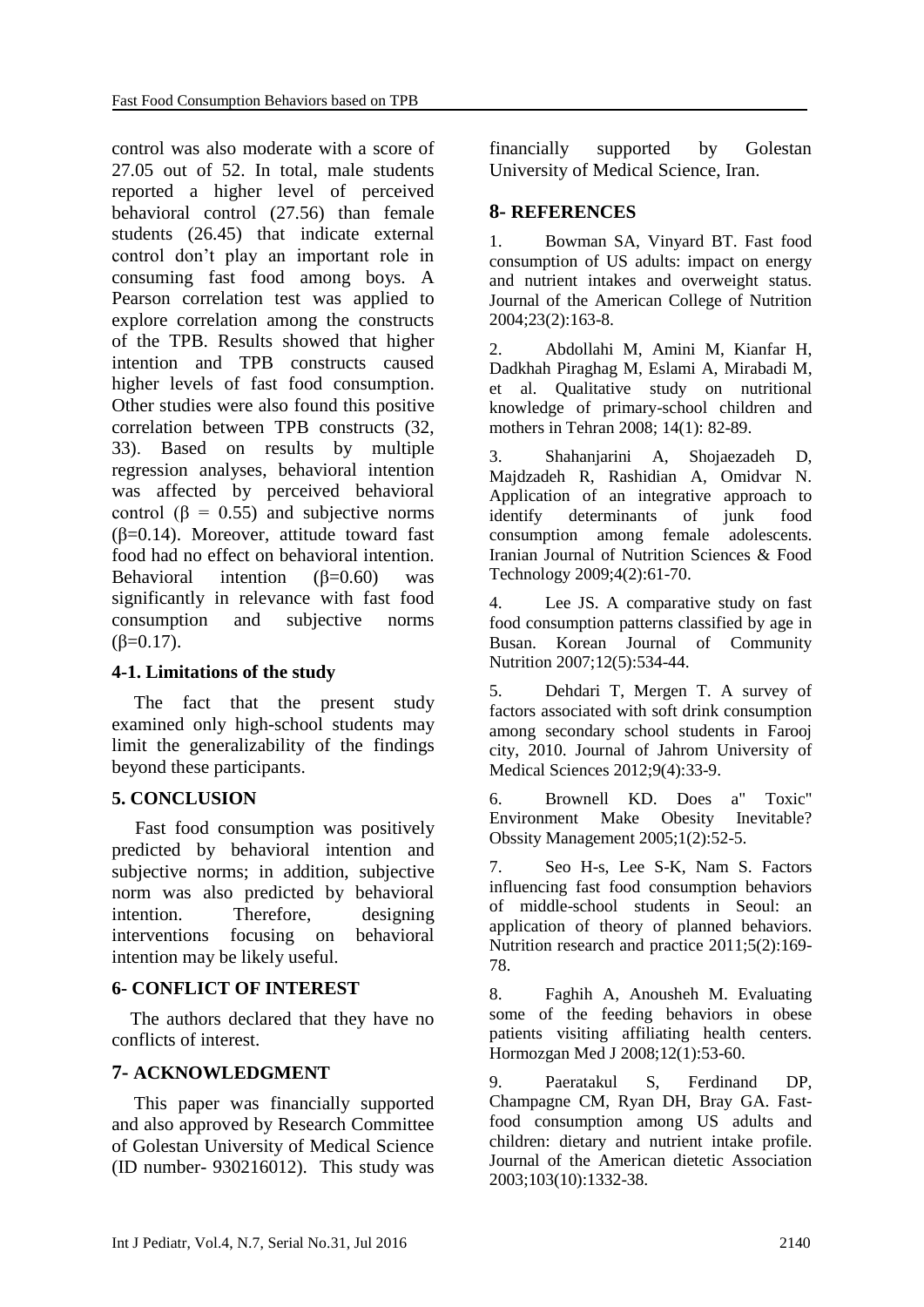<span id="page-10-0"></span>10. Timperio AF, Ball K, Roberts R, Andrianopoulos N, Crawford DA. Children's takeaway and fast-food intakes: Associations with the neighbourhood food environment. Public health nutrition 2009;12(10):1960-64.

<span id="page-10-1"></span>11. Park E, Kim K, Cho J. Dietary habits and nutrient intake according to the frequency of fast food consumption among middle school students in Cheongju area. Hum Ecol Res 2005;9:165-78.

12. Choi M. A study on the relationship between fast food consumption patterns and nutrition knowledge, dietary attitude of middle and high school students in Busan. Korean J Culinary Res 2007;13(2):188-200.

13. Shin E, Kim S, Lee S, Bae I, Lee H. Fast food consumption patterns and eating habits of 6th grade elementary school children in Seoul. J East Asian Soc Diet Life 2008;18:662-74.

<span id="page-10-2"></span>14. SeockAh K, JoungWon L, KyeungEun K, JaeOk K, DongYean P. A study of the frequency of food purchase for snacking and its related ecological factors on elementary school children. Korean Journal of Community Nutrition 2004;9(4):453-63.

15. Jo JI, Kim HK. Food habits and eating snack behaviors of middle school students in Ulsan area. Korean Journal of Nutrition 2008;41(8):797-808.

16. Youn HS, Kwak HJ, Noh SK. A study on dietary behaviors, snack habits and dental caries of high school students in Gimhae, Kyungnam province. Korean Journal of Nutrition 2008;41(8):809-17.

<span id="page-10-3"></span>17. Lyu E-S, Lee K-A, Yoon J-Y. The fast foods consumption patterns of secondary school students in Busan area. Journal of the Korean Society of Food Science and Nutrition 2006;35(4):448-55.

<span id="page-10-4"></span>18. Kim KW, Ahn Y, Kim HM. Fast food consumption and related factors among university students in Daejeon. Korean Journal of Community Nutrition 2004;9(1):47-57.

<span id="page-10-5"></span>19. Kassem NO, Lee JW, Modeste NN, Johnston PK. Understanding soft drink consumption among female adolescents using the Theory of Planned Behavior. Health Education Research 2003;18(3):278-91.

20. Maddock JE, Silbanuz A, Reger-Nash B. Formative research to develop a mass media campaign to increase physical activity and nutrition in a multiethnic state. Journal of health communication 2008;13(3):208-15.

21. Peng W. Design and evaluation of a computer game to promote a healthy diet for young adults. Health communication 2009;24(2):115-27.

<span id="page-10-6"></span>22. Yarmohammadi P, Sharifirad Gr, Azadbakht L, Morovati Sharifabad, Hassanzadeh A. Predictors of Fast Food Consumption among High School Students based on the Theory of Planned Behavior 2011; 7(4): 449-459.

<span id="page-10-7"></span>23. Lee SA, Wen W, Xu WH, Zheng W, Li H, Yang G, et al. Prevalence of obesity and correlations with lifestyle and dietary factors in Chinese men. Obesity 2008;16(6):1440-47.

<span id="page-10-8"></span>24. Ajzen I. The theory of planned behavior. Organizational behavior and human decision processes 1991;50(2):179-211.

<span id="page-10-9"></span>25. Pour Aram H KN, Golestan B, Abtahi M. Anthropometric indices such as weight, height, body mass index, fat under the skin among high schools students in urban and rural area of Astaneh Ashrafieh during 2000- 2001. Medical Journal of Gilan University of Medical Science 2000-2001;12 (47):56-66.

<span id="page-10-10"></span>26. Sarshar N, Khajavi A. The prevalence of obesity in females of 15-65 years of age in Gonabad, Iran. Ofogh-E-Danesh: J Gonabad Univ Med Sci and Health Serv 2006;12:38-43.

<span id="page-10-11"></span>27. Kobayashi F. Japanese high school students' television viewing and fast food consumption. Nutrition & Food Science 2011;41(4):242-8.

<span id="page-10-12"></span>28. Alfawaz HA. The relationship between fast food consumption and BMI among university female students. Pak J Nutr 2012;11:406-10.

<span id="page-10-13"></span>29. Yardimci H, Ozdogan Y, Ozcelik AO, Surucuoglu MS. Fast-Food Consumption Habits of University Students: The Sample of Ankara. Pakistan Journal of Nutrition 2012;11(3):265-9.

<span id="page-10-14"></span>30. Lee SS. A study on dietary behavior of children according to the their preferences for